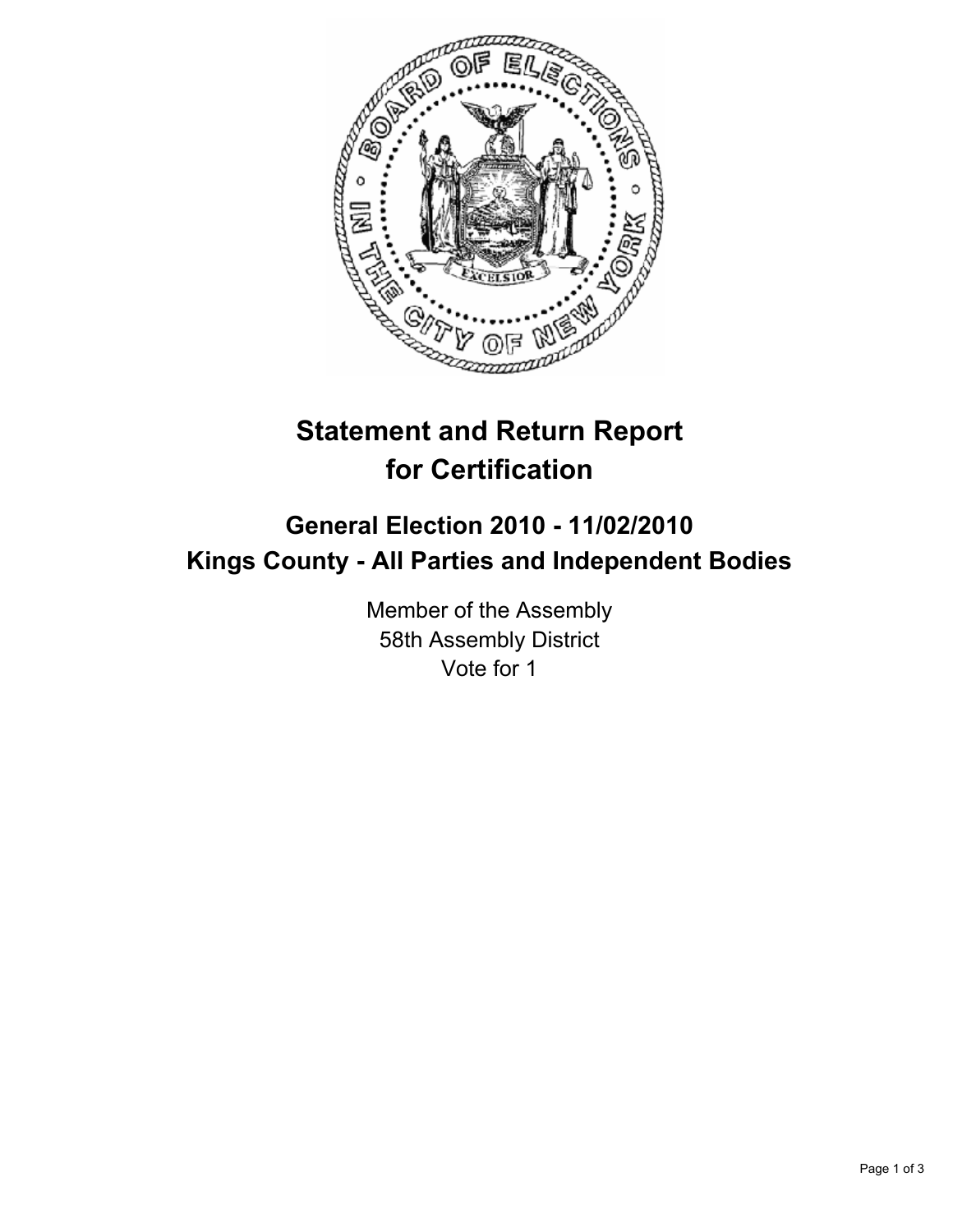

### **Assembly District 58**

| <b>PUBLIC COUNTER</b>            | 20,072         |
|----------------------------------|----------------|
| <b>EMERGENCY</b>                 | 6              |
| ABSENTEE/MILITARY                | 410            |
| <b>AFFIDAVIT</b>                 | 388            |
| <b>Total Ballots</b>             | 20,922         |
| N NICK PERRY (DEMOCRATIC)        | 17,518         |
| N NICK PERRY (WORKING FAMILIES)  | 1,027          |
| BILL CLINTON (WRITE-IN)          | 1              |
| DEB BUSCH (WRITE-IN)             | 1              |
| DOMINICK JANDEASSI (WRITE-IN)    | $\overline{2}$ |
| MICHAEL CHAN (WRITE-IN)          | 1              |
| SDU FOUST (WRITE-IN)             | 1              |
| SHANEEK MARTIN (WRITE-IN)        | $\mathbf{1}$   |
| <b>WARREN REDLICH (WRITE-IN)</b> | 1              |
| <b>Total Votes</b>               | 18,553         |
| Unrecorded                       | 2,369          |